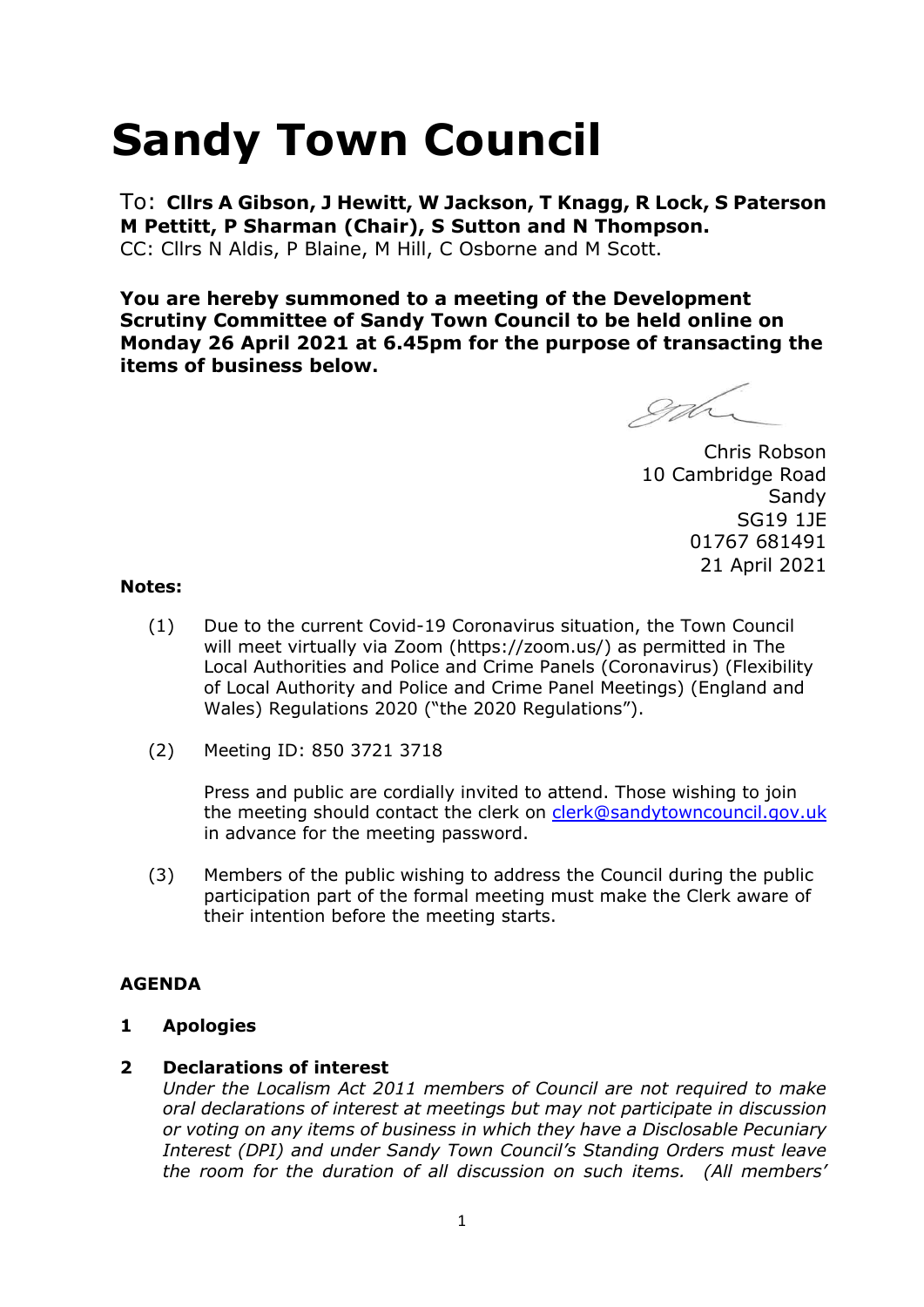*register of interests are available on the Sandy Town Council website or on application to the Clerk.)* 

*This item is included on the agenda to enable members to declare new DPIs and also to draw attention to their stated DPIs and also any non-disclosable personal interests which they have declared under Sandy Town Council's adopted Code of Conduct and which may be relevant to items on the agenda.* 

- *i) Disclosable Pecuniary Interests*
- *ii) Personal Interests*

### **3 Planning Applications**

To consider the following applications submitted for comment by Central Bedfordshire Council

| 29.03.21 | CB/21/01102/LB  | Listed Building: Erect a timber garden outbuilding       |
|----------|-----------------|----------------------------------------------------------|
|          | 37 Ivel Road    | (width of 3.6m and depth of 2.6m, with an eaves          |
|          | Sandy           | height of 2.1m and ridge height of 2.5m) in the          |
|          | <b>SG19 1BA</b> | southeast corner of the rear garden, on an               |
|          |                 | existing concrete slab at 37 Ivel Road, Sandy.           |
|          |                 | <b>Near neighbours 6 Willow Rise, Sandy</b><br>notified. |
| 29.03.21 | CB/21/01101/    | Erect a timber garden outbuilding (width of 3.6m         |
|          | <b>FULL</b>     | and depth of 2.6m, with an eaves height of 2.1m          |
|          | 37 Ivel Road    | and ridge height of 2.5m) in the southeast corner        |
|          | Sandy           | of the rear garden, on an existing concrete slab         |
|          | <b>SG19 1BA</b> | at 37 Ivel Road, Sandy.                                  |
|          |                 |                                                          |
|          |                 | <b>Near neighbours 6 Willow Rise, Sandy</b><br>notified. |
| 06.04.21 | CB/21/01164/    | Single storey rear extension including bi-fold           |
|          | <b>FULL</b>     | doors with a flat roof, including associated works       |
|          | 55 Swansholme   | for a ramp at 55 Swansholme Gardens, Sandy.              |
|          | Gardens         |                                                          |
|          | Sandy           | Near neighbours 53, 57 Swansholme                        |
|          | <b>SG19 1HN</b> | Gardens, Sandy notified.                                 |
| 12.04.21 | CB/21/00996/    | Scheme to realign perimeter fence to all weather         |
|          | <b>FULL</b>     | pitch to create a spectator area and a player            |
|          | Sunderland Road | shelter recess area and refurbishment of all             |
|          | Recreation      | weather pitch playing area at Sunderland Road            |
|          | Ground          | Recreation Ground, Sunderland Road, Sandy.               |
|          | Sunderland Road |                                                          |
|          | Sandy           |                                                          |
|          |                 |                                                          |
|          |                 |                                                          |
|          |                 |                                                          |
|          |                 |                                                          |
|          |                 |                                                          |